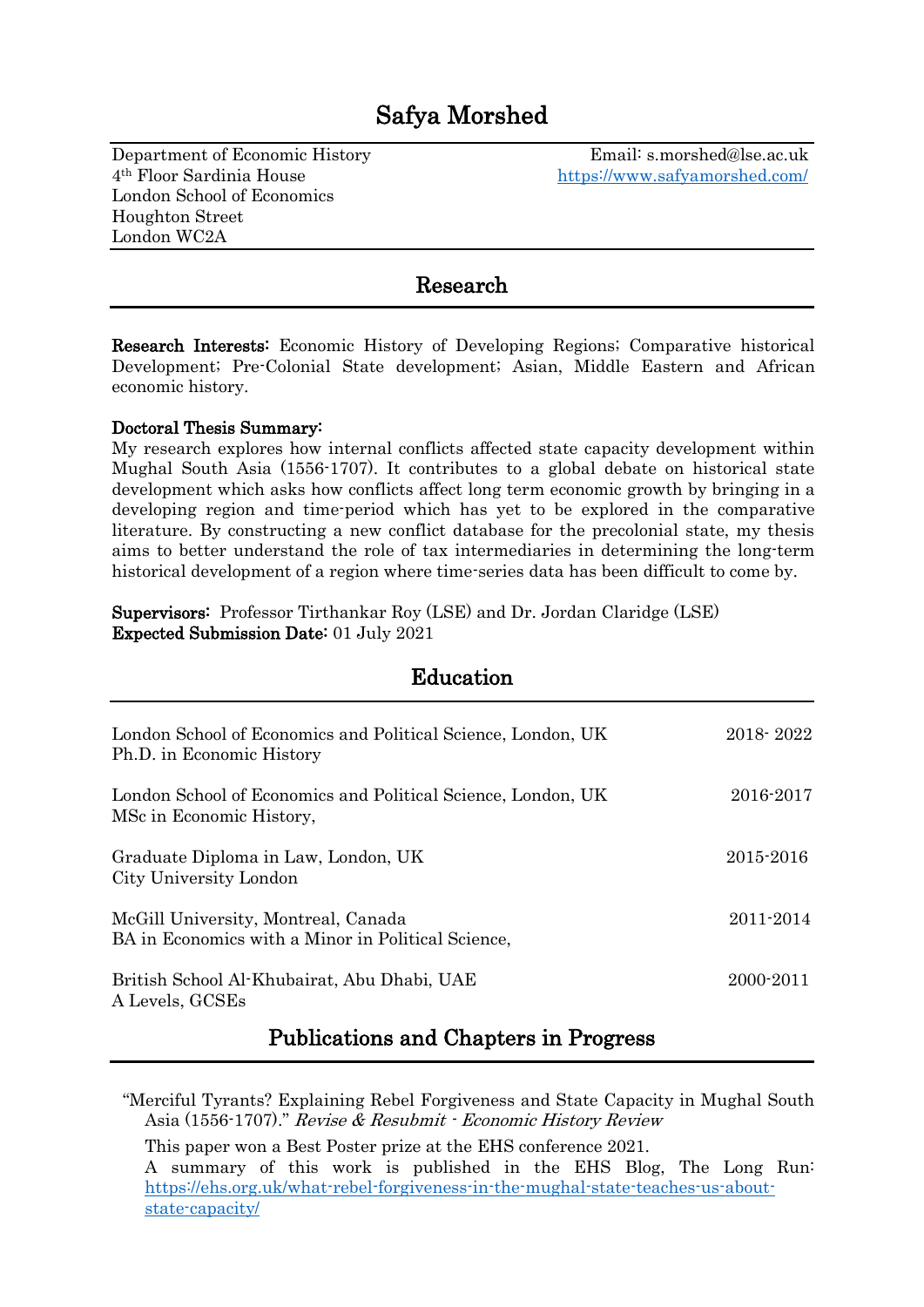"Paper Tigers and Leviathans: The Role of Intermediaries in the Fiscal Development of Mughal India (1556-1707) and Qing China (1644-1911) Compared"

"Conflict, Climate and State Capacity: New Evidence on the Seventeenth Century Crisis in Mughal South Asia"

"Evolutionary Empire: Demystifying State Development in Mughal India"

"The Mughal Conflict Database: A Guide to Compilation and Usage"

## Teaching Experience

| GTA 'EH211: Africa and the World Economy' Dr. Leigh Gardner, LSE<br>Teaching three classes on the Economic history of African states<br>between 1500-200 A.D, including a focus on North, South and Sub-<br>Saharan African economic history. | 2019-2022 |
|-----------------------------------------------------------------------------------------------------------------------------------------------------------------------------------------------------------------------------------------------|-----------|
| GTA 'EH102: Pre-industrial Economic History' Dr. Jordan Claridge, LSE<br>Taught two classes for a compulsory survey course for first-year<br>students on Pre-industrial Economic History of Europe between<br>1000-1850 A.D.                  | 2020-2021 |
| Mentor for GTA Training Scheme programme, Professor Patrick Wallis, LSE 2020-2022<br>Mentored three incoming GTAs on class teaching for the department.                                                                                       |           |
| Digital Disciplinary GTA (Assisted in coordinating Online Teaching), LSE<br>Provided digital support for online teaching during lockdown.                                                                                                     | 2020-2021 |

## Professional Qualifications & Memberships

| Fellow Higher Education Academy (FHEA), LSE Eden Centre            | 2020-2021 |
|--------------------------------------------------------------------|-----------|
| Associate Fellow Higher Education Academy (AFHEA), LSE Eden Centre | 2019-2020 |
| Economic History Society Membership                                | 2018-2022 |
| Social Science History Association Membership                      | 2021-2022 |

# Other Work & Volunteer Experience

| Research Assistant – EH237 Learning, Technology and Innovation Grant | 2018-2018 |
|----------------------------------------------------------------------|-----------|
| Completed a grant evaluation report on the new teaching methods      |           |
| for a course on theories and methods in Economic History.            |           |
| Student Union Advisor, City University London                        | 2015-2016 |
| Advised students with extenuating circumstances navigate them.       |           |